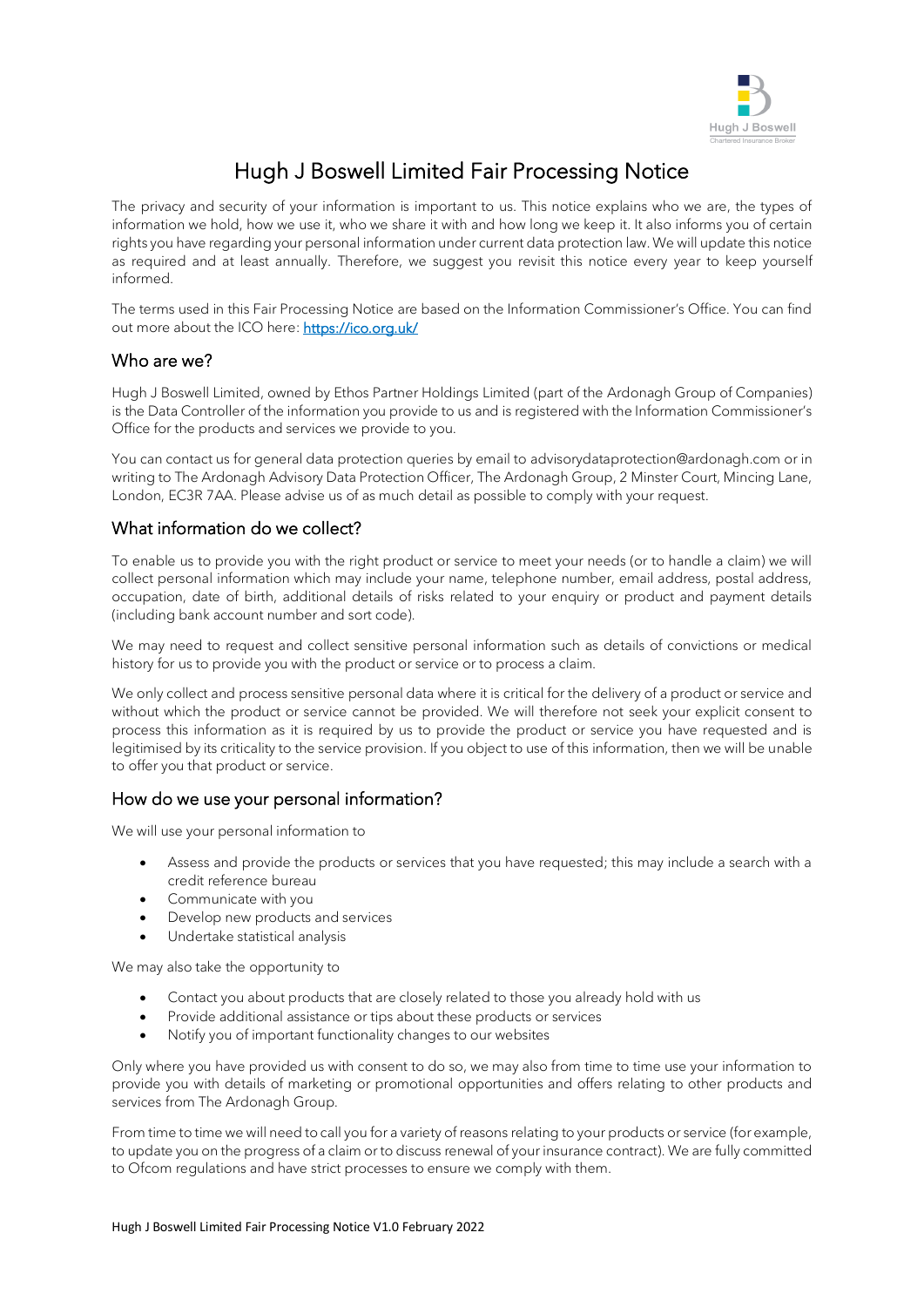

To ensure the confidentiality and security of the information we hold, we may need to request personal information and ask security questions to satisfy ourselves that you are who you say you are.

We may aggregate information and statistics on website usage or for developing new and existing products and services, and we may also provide this information to third parties. These statistics will not include information that can be used to identify any individual.

#### Securing your personal information

We follow strict security procedures in the storage and disclosure of your personal information in line with industry practices, including storage in electronic and paper formats.

We store all the information that you provide to us, including information provided via forms you may complete on our websites, and information which we may collect from your browsing (such as clicks and page views on our websites).

Any new information you provide us may be used to update an existing record we hold for you.

#### When do we share your information?

To help us prevent financial crime, your details may be submitted to fraud prevention agencies and other organisations where your records may be searched, including the Claims and Underwriting Exchange (CUE) and the Motor Insurers Anti-Fraud and Theft Register (MIAFTR).

In addition to companies within the Ardonagh Group, third parties (for example insurers or loss adjustors) deliver some of our products or provide all or part of the service requested by you. In these instances, while the information you provide will be disclosed to these companies, it will only be used for the provision and administration of the service provided (for example verification of any quote given to you or claims processing, underwriting and pricing purposes or to maintain management information for analysis).

This may also include conducting a search with a credit reference bureau. We will never make a search that leaves a record on you credit history without informing you first.

We may use firms involved in financial management regarding payment.

We may also share your data with other companies who carry out market research on our behalf and who may contact you for the purpose of obtaining feedback on the products and services we offer.

We will only share your information for any direct marketing of additional services and products within The Ardonagh Group of companies where we have your consent to do so.

The data we collect about you may be transferred to, and stored at, a destination outside of the European Economic Area ("EEA"). It may also be processed by staff operating outside of the EEA who work for us or for one of our suppliers. Such staff may be engaged in, amongst other things, the provision of information you have requested.

If we provide information to a third party, we will require it and any of its agents and/or suppliers to take all steps reasonably necessary to ensure that your data is treated securely and in accordance with this Fair Processing Notice.

We may of course be obliged by law to pass on your information to the police or other law enforcement body, or statutory or regulatory authority including but not limited to the Employer's Liability Tracing Office (ELTO) and the Motor Insurance Bureau (MIB).

We may also share your information with anyone you have authorised to deal with us on your behalf.